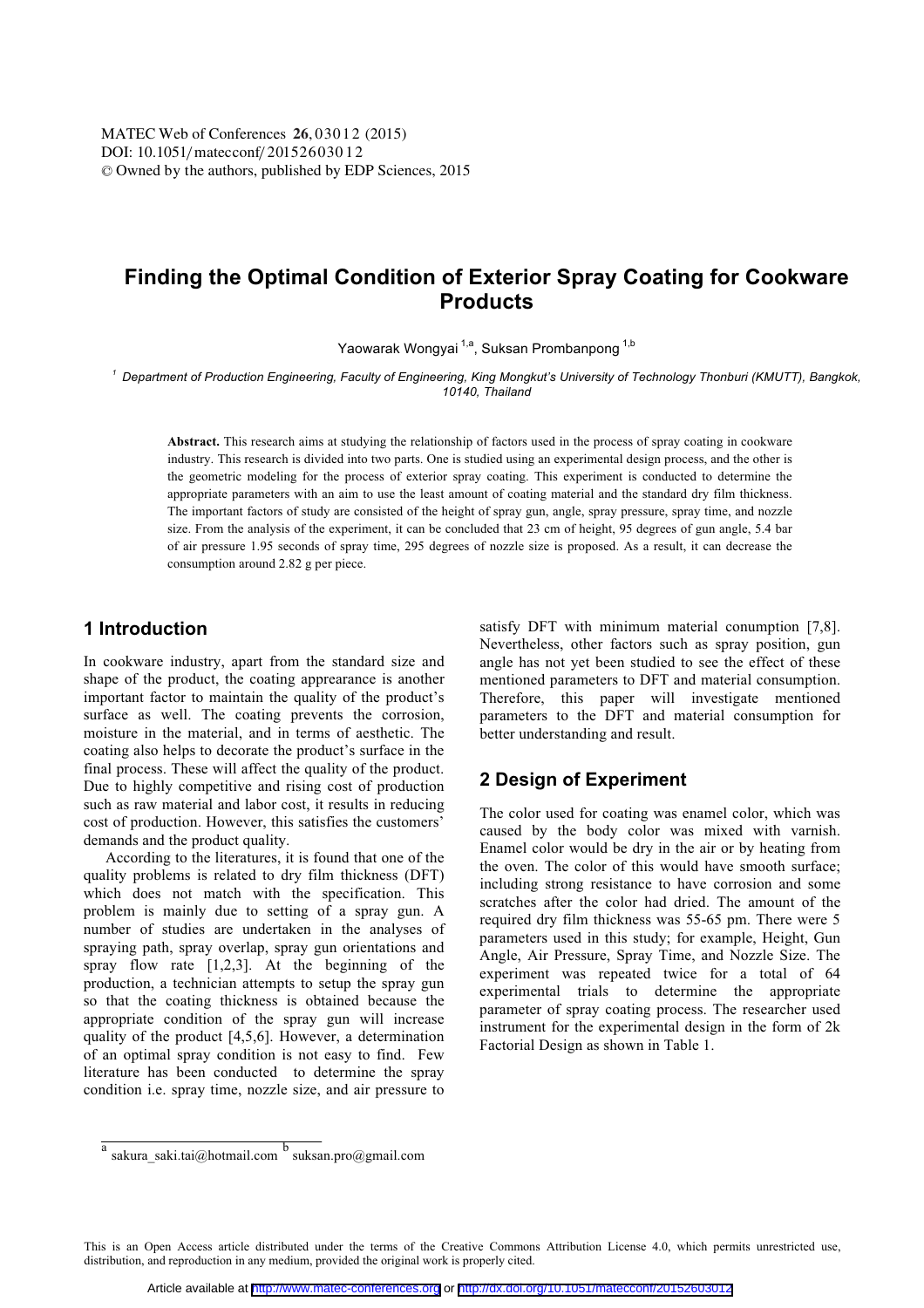#### MATEC Web of Conferences

#### **Table 1** The level of factors used for experiment

| Factors              | Min | Max  |
|----------------------|-----|------|
| Height (cm)          | 23  | 24   |
| Gun Angle (degree)   | 90  | 95   |
| Air pressure (bar)   |     | 5.4  |
| Spray time (s)       | 195 | 2.00 |
| Nozzle size (degree) | 295 | 300  |





### **3 Results and Discussions**

#### Statistical analysis

The experimental results analysis was from evaluating data with computer program to analyze the results related to the ability in describing the variation of factors; and the factors which effect on the responded variable. The researcher used the computer program for analyzing the results of thickness as shown in Table 2; and the amount of colors as shown in Table 3 which was described the variation of the factors in the experiment; and the factors which effect on the responded variable by using the Pvalue to accept or reject the hypothesis with the significance level at 0.05.

#### **Table 2** The statistic analysis of dry film thickness *(*DFT)

| Term                                                          | P-value |
|---------------------------------------------------------------|---------|
| Height                                                        | 0.240   |
| Gun Angle                                                     | 0.313   |
| Air Pressure                                                  | 0.073   |
| Spray Time                                                    | 0.000   |
| Nozzle size                                                   | 0.000   |
| Gun Angle*Air Pressure                                        | 0.042   |
| Spray Time*Nozzle size                                        | 0.000   |
| Height *Gun Angle*Spray Time                                  | 0.029   |
| Height *Air Pressure*Spray Time                               | 0.028   |
| Gun Angle*Air Pressure*Spray Time                             | 0.008   |
| $S = 1.08152$ PRESS = 90.3973                                 |         |
| $R-Sq = 93.26\%$ $R-Sq(pred) = 90.17\%$ $R-Sq(adj) = 91.99\%$ |         |

**Table 3** The statistic analysis of Material consumption

| Term                                                          | P-value |
|---------------------------------------------------------------|---------|
| Air Pressure                                                  | 0.035   |
| Spray Time                                                    | 0.000   |
| Nozzle size                                                   | 0.000   |
| Spray Time*Nozzle size                                        | 0.000   |
| $S = 0.784509$ PRESS = 42.727                                 |         |
| $R-Sq = 96.99\%$ $R-Sq(pred) = 96.46\%$ $R-Sq(adj) = 96.79\%$ |         |

#### Effect of spray conditions

The Fig. 2 This graph showed the co- responding influence of factors that affected on the dry film thickness. Results can be analyzed as follows:

 - Gun Angle and Air Pressure that affected on the dry film thickness. If Gun Angle and Air Pressure at a high level, resulting in a coating thickness increases. Because the Gun Angle used 95 degree with the work piece makes colors come out with an even wider dispersion than the Air Pressure in the high level. The amount of color on the work piece increases.

 - Spray Time and Nozzle size that affected on the dry film thickness. Due to time increased use and when to adjustment Nozzle size a larger color come out there will be plenty more to come in the colors on the surface increases.

 - Height, Gun Angle and Spray Time that affected on the dry film thickness. The distance of the gun, Gun Angle and Spray time is high. Gun angle to the work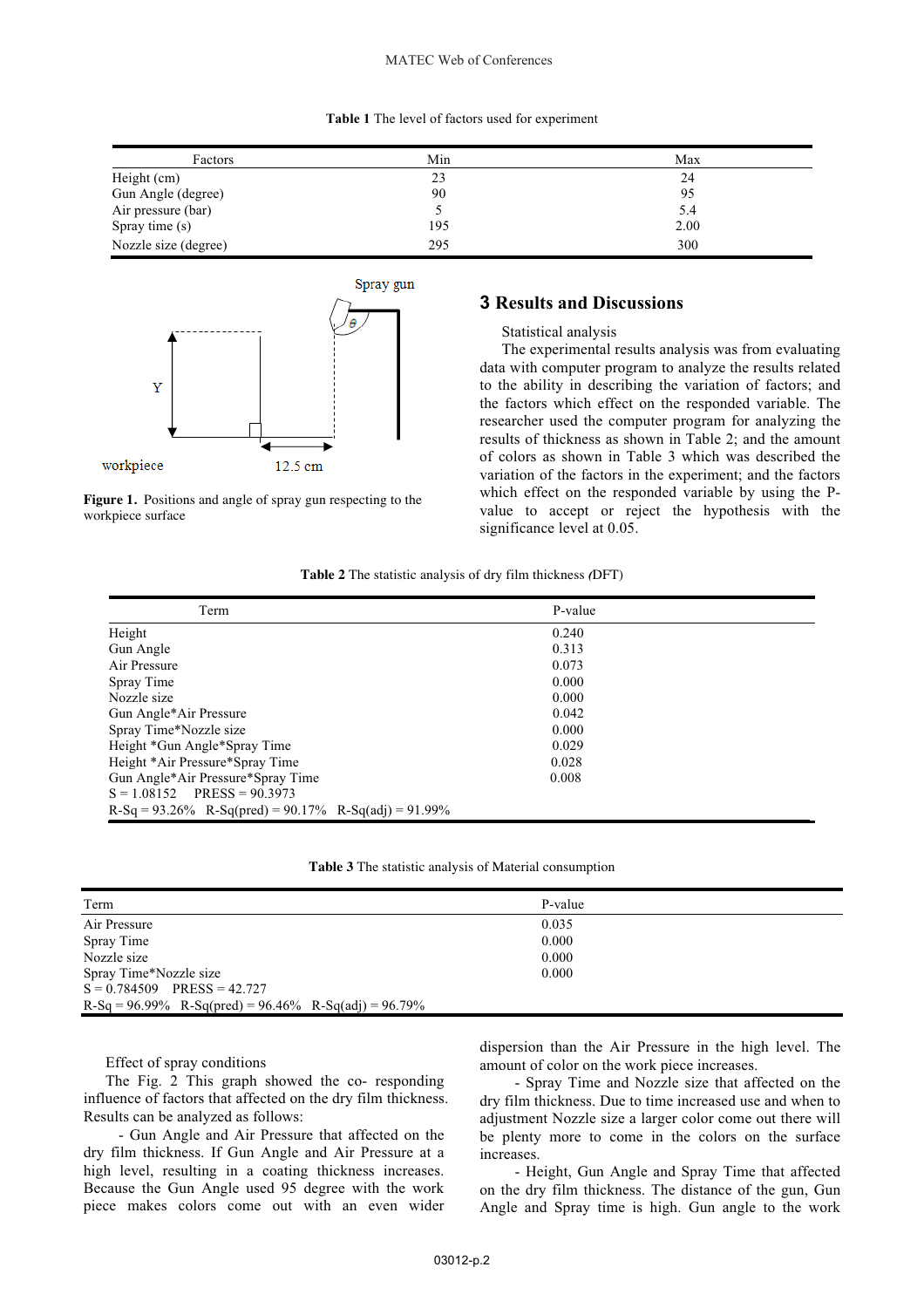piece within the color spreads out on the surface of the work piece and the time it takes to spray more, the thickness is increased.

 - Height, Air Pressure and Spray Time that affected on the dry film thickness. The distance between the gun and the air pressure is high. The time it takes to spray more the colors on the surface with ever-increasing amount.

 - Gun Angle, Air Pressure and Spray Time that affected on the dry film thickness. The Gun Angle with the work piece. Low air pressure in the amount of paint that comes out is not dispersed and not hardened before sticking on the work piece. And when added to spray for longer periods make the colors come out more and thickness increase.



**Figure 2.** The graph shown the co- responding influence of factors affected on the dry film thickness



Figure 3. The graph shown the co- responding influence of factors affected on the volume of dry film thickness

This graph showed the co- responding influence of factors that affected on the dry film thickness. It can be seen that the high Spray Time and the high Nozzle size would increase the amount of color. In contrast, if the time the low Spray Time and the low Nozzle size would decrease the amount of spray coating as shown in Fig.2.

Parameters Optimization

When setting of each parameter with the appropriate value, it consisted of 23 cm of Height, 95 degree of Gun Angle, 5.4 bar of Air Pressure, 1.95 seconds of Spray Time, and 295 degree of Nozzle size. Moreover, ANOVA was able to create Regression model for forcasting the value of dry film thickness (DFT) as shown in equation (1) and he material consumption (MC) as shown in equation (2)